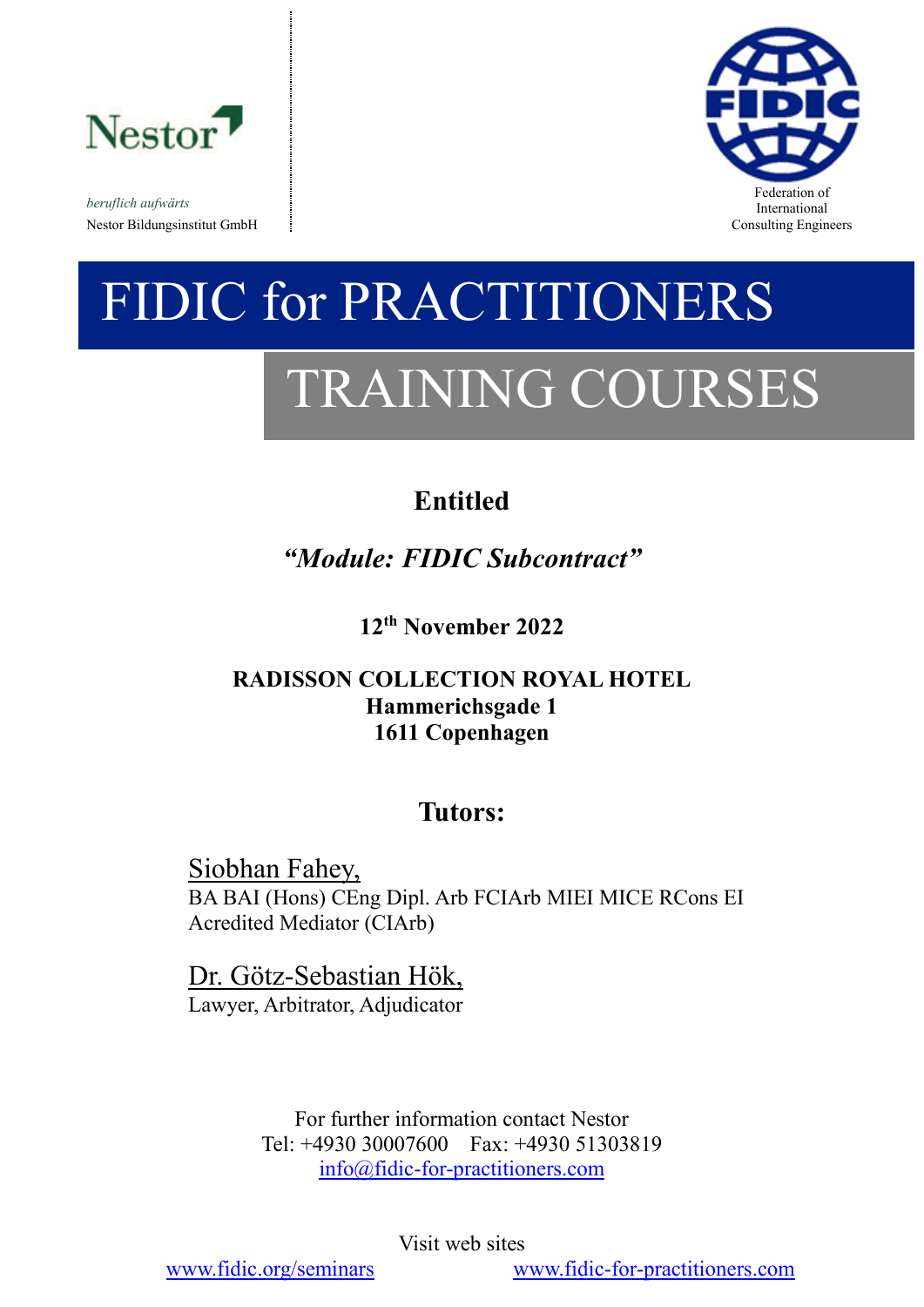# **OVERVIEW**

The training course provides a training on the FIDIC Subcontract, 2011 edition. The training is geared towards Main Contractors and Subcontractors, and also Consulting Engineers and lawyers being involved in major Subcontracts. The FIDIC Subcontract enables the Main Contractor to subcontract parts of the Works under the Main Contract on a back-to-back basis to a Subcontractor. The back-to-back approach ensures a smooth and consistent way of subcontracting, and reflects the commercial realities of subcontracting in modern times.

Essentially, this means that the Subcontractor shall design (to the extent specified), execute and complete the Subcontract Works, and also undertake all assistance and support efforts which are needed in order to avoid the Main Contractor becoming liable under the Main Contract for any lack of performance which the Main Contractor has entrusted to the Subcontractor. The tutors of this course are an Irish engineer and a German lawyer who are both member of the FIDIC task group for a Design & Build Subcontract. Both tutors have in depth experience in dealing with Subcontracts and are experienced arbitrators and adjudicators.

# **SEMINAR TUTOR:**

The course is provided by Nestor Bildungsinstitut GmbH in collaboration with FIDIC. Nestor specializes in training and management in particular in the consultancy to international construction and infrastructure industries. The Nestor tutors have provided over 100 training courses worldwide in the last 4 years on the use of FIDIC documents.

**Tutors:** Dipl.-Ing., Dipl.-Wirt-Ing. Axel-Volkmar Jaeger (past Chairman FIDIC Contracts Committee and past member of the FIDIC Executive Committee), Dr. Götz-Sebastian Hök (Lawyer, Arbitrator and FIDIC listed Adjudicator) and Siobhan Fahey (Contracts Committee Member, Task Group Chair) and Dipl.-Ing. Robert Werth.

# **COURSE MATERIALS**

The course materials will include a set of slides and a script. Upon convenience the trainers will provide additional materials. All courses are up to date and will become updated regularly. Recent case law and experiences will be discussed. Materials in English:

- FIDIC Subcontract for Construction, 2011
- FIDIC Conditions of Contract for Construction, 1<sup>st</sup> Edition 1999
- Course notes, especially written for using "Construction Contracts"
- Set of powerpoint slides used during the seminar to be used as a work book
- Work exercises

# **WHO SHOULD ATTEND?**

The seminar provides the essential knowledge for professionals from Government Ministries, Departments and Agencies, Private Sector Employers, Consulting Engineers, Contractors, Sub-Contractors, Quantity Surveyors, Architects, Legal Advisers and all involved with the new generation of International Projects. It is particularly important where FIDIC management procedures shall be implemented.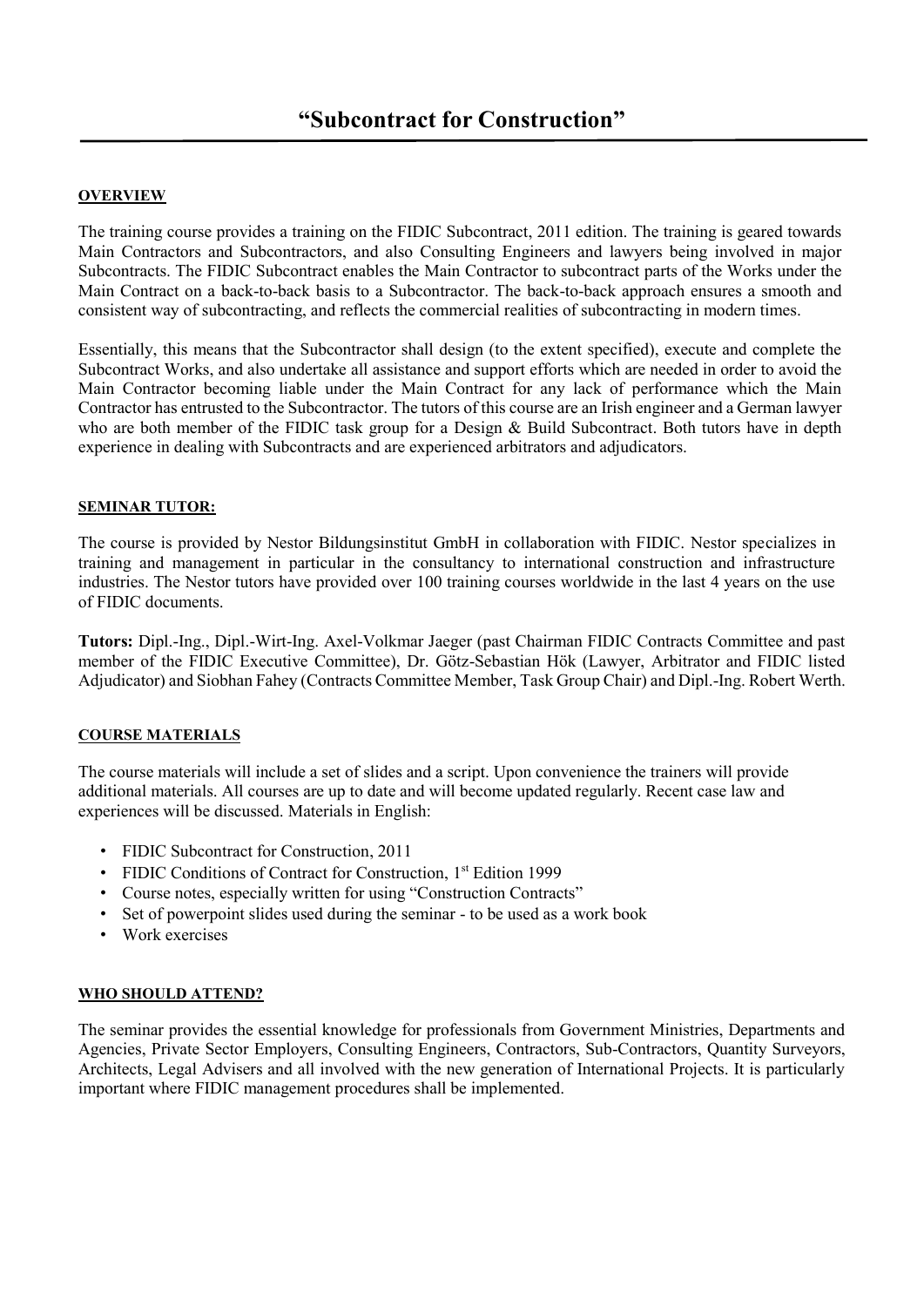# *PROGRAMME*

**IC** Subcontract

#### **Day 1: 9. a.m. – 5.00 p.m. 8.30-9.00 Registration, Coffee/ Tea**

#### **Session 1.**

- *Introduction to FIDIC*
- **Overview**
- Subcontract Timeline: an overview
- Understanding FIDIC

# **Session 2.**

- *Background*
- FIDIC's decision to publish a subcontract Genesis of Subcontract document
- 
- D&B Subcontract

# **10.30-10.45 Coffee/ Tea in Foyer**

# **Session 3**

*Back-to-back with FIDIC Red Book 1999*

- meaning of 'back-to-back'
- FIDIC's philosophy and principles
- Incorporation of terms of RB 1999

# **Session 4**

- **Documents** Subcontract documents
- Agreement, appendix to subcontractor's offer, annexes, Clause 1.1, Clause 1.8 + guidance note, Annex B

# **Session 5**

#### *Subcontractor's general obligations to Main Contractor*

- Design, execution and completion of Works: Clause 4.1
- Additional Subcontractor´s duties

# **Session 6**

## *Subcontractor's general rights against Main Contractor*

- Pass-down of main contract rights relating to Subcontract
- Works: Clause 2.4
- For example: if adjustments to price for changes in law and/or cost are applicable under main contract, then applicable under Subcontract: Clauses 13.4, 13.5
- Does the principle apply to Variations?

# **Session 7**

## *Main Contractor's obligations (for overall management)*

- instructions: Clause 3.1
- co-ordination of subcontractors: Clause 3.1, 3.5
- secure Subcontractor´s rights, 2.4
- access to site: Clause 3.2 + guidance note
- Subcontractor's obligations to co-operate: Clause  $6.1 +$  guidance note
- Main Contractor's representative: Clause 6.3
- force majeure: Clause 19.1 + guidance note
- fair determinations: Clauses 12.3, 20.2 the role of the Contractor´s Representative

## **Session 8**

## *Plant, equipment and materials for Subcontract Works* Subcontractor's use of, free-issue materials, ownership: Clause7 +

- guidance notes, Annex D Back-to-back Resource planning
- Ownership

# **Session 9**

# *Timing and programming of Subcontract Works*

- Commencement & Programme
- Examples: Critical path under Subcontract; EOT under Subcontract affecting progress under Main Contract.

# **Session 10**

- *Payment to Subcontractor* Subcontract Price: Clause 14.1 + guidance note
- Payments
- Measurement and evaluation: Clause 12 +
- guidance notes, Annex C Part 3
- Special case: nominated Subcontractors

# **Session 11**

# *Variations and adjustments*

- What is a Variation?
- Procedures

# **Session 12**

- *Tests, Completion & Taking-over of Subcontract Works*
- Tests
- Taking-Over of the Subcontract Works or Section
- Taking-Over of parts of the Subcontract Works

# **Session 13**

## *After Taking-over – Defects Notification Period*

- Subcontractor's obligations after taking over, remedy of defects: Clause 11.1
- Defects Notification Period: Clause 11.2
- Performance Certificate: Clause 11.3

# **Session 14**

- *Suspension & Termination*
- Suspension
- Termination

# **Session 15**

## *Risk Allocation & Indemnities & insurance*

- Care of the Works, commercial risks
- Subcontractor's indemnities: Clause 17.1
- Main Contractor's indemnities: Clause 17.2
- Subcontractor's insurance: Clause 18.1+ Annex E
- + guidance note, Clause 18.3

# **Session 16**

# *Claims*

- Claims back-to-back in general
- Subcontractor claims: Clauses 20.2, 20.3
- Main Contractor claims: Clause 3.3
- Employer's claims under main contract: Clauses 3.4

# **Session 17**

- *Disputes*
- Aims: dispute resolution and dispute avoidance
- Notice of dispute: Clause 20.4
- Dispute related to main contract, delay for main contract DAB decision: Clause 20.4
- Subcontract DAB: Clauses 20.5, 20.6
- Enforceability of Subcontract DAB decisions
- Arbitration

**Throughout the seminar there will be opportunities for questions (Seminar Fees include: Lunch, refreshment and course materials)**

**Please complete the attached registration form.**

# **REGISTRATION FORM**